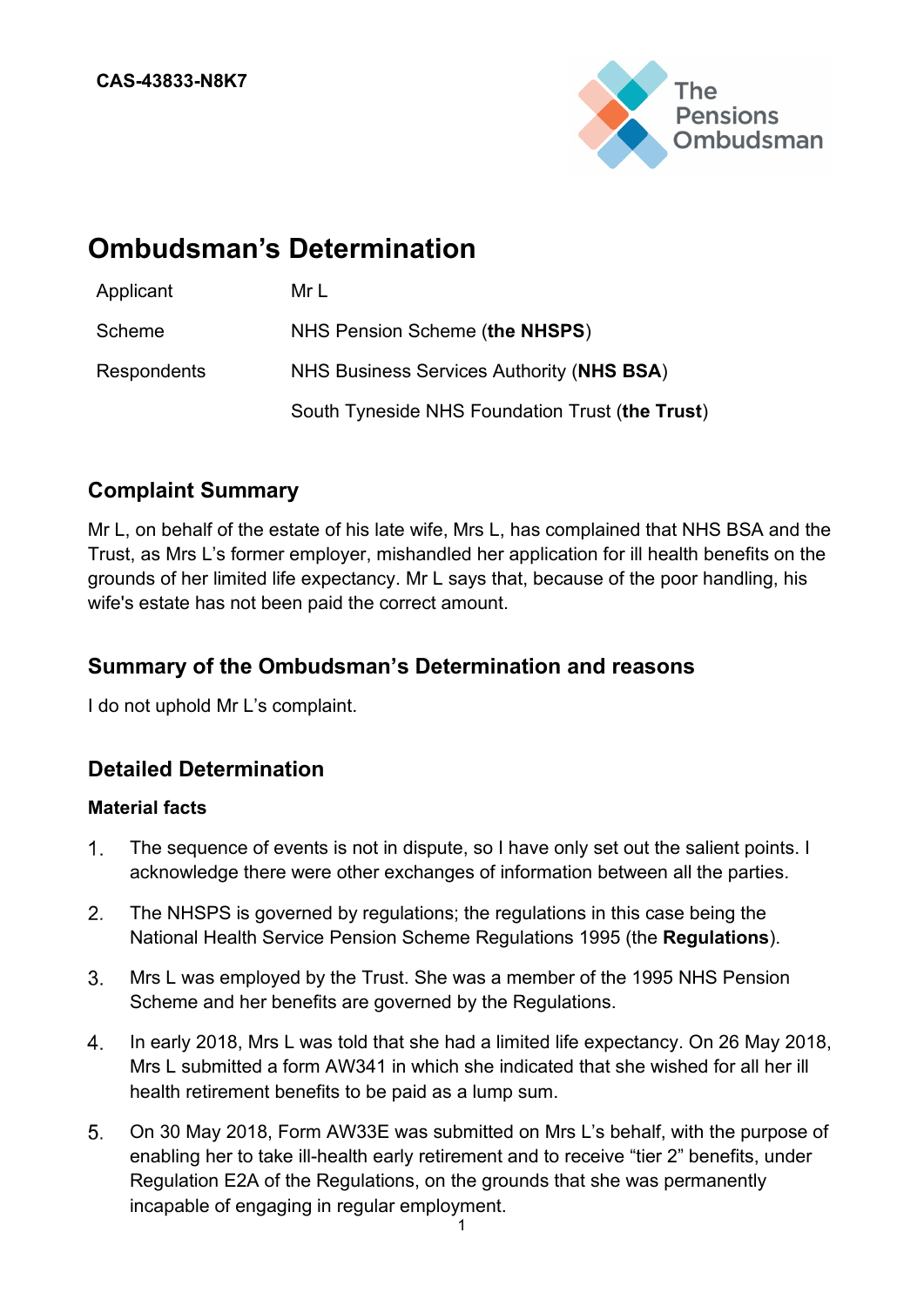- 6. On 31 May 2018, the Trust wrote to Mrs L terminating her employment on capability grounds due to ill health and said that the necessary forms had been completed and sent to NHS BSA to enable her application for ill health benefits to proceed. Mr L says that this indicated that form AW33E had been submitted for consideration.
- The letter also said that she was entitled to 12 weeks' Payment in Lieu of Notice  $7<sub>1</sub>$ (**PILON**), which would be paid as a lump sum, as well as 15 ½ days' untaken annual leave plus a further five days' leave due to the completion of 30 years' service. However she was then asked to complete form AW8. It was also recommended that form AW341 be completed so that the pension could be fully commuted, even though this had already been done on 26 May 2018.
- On 3 June 2018, NHS BSA's medical advisers (**Medigold**) confirmed that Mrs L's ill 8. health application was granted, but her pension could not be fully commuted because the Trust had not sent NHS BSA a completed form AW8. The Trust was asked to arrange for Form AW8 to be completed, and again, it was recommended that Form AW341 was also completed (although Mrs L had already completed and submitted Form AW341).
- NHS BSA sent the Trust an AW8 to complete and return but on 6 June 2018 Mrs L 9. died before the Trust had completed and returned it. Mr L says that the Trust should have completed the AW8 and submitted it at the same time as the AW341.
- On 4 September 2018, the Trust emailed Mr L to confirm that NHS BSA had agreed that Mrs L's claim would not be classed as death in service, but that as form AW8 had not been completed NHS BSA needed to speak directly with Mr L, as Mrs L's nominee. The Trust said that it had explained to NHS BSA that Mrs L had completed form AW341 which confirmed her wish to fully commute her pension.
- On 5 October 2018, NHS BSA wrote to Mr L. It said that although the medical advisers had approved Mrs L's application for early retirement on 5 June 2018 these could not be paid as Mrs L had not completed form AW8 to claim her retirement benefits.
- 12. It said that at the time her employment was terminated. Mrs L had five days untaken annual leave. In accordance with the Regulations her last day of service had to be extended by any untaken annual leave. As such her last day in the NHSPS was 5 June 2018.
- 13. It continued by saying that it had received the completed form AW33E and completed form AW341 on 1 June 2018. As neither of these was a claim for the payment of pension Mrs L was treated as having left the NHSPS without taking pension. Her entitlement to benefits was considered on a 'death within 12 months of leaving the scheme' basis. Therefore a lump sum death benefit was payable in accordance with Regulation F4 together with a survivor pension.
- On 5 November 2018, Mr L wrote to NHS BSA to complain. He pointed out that his wife's application for IHRP had been approved on 3 June 2018 and her retirement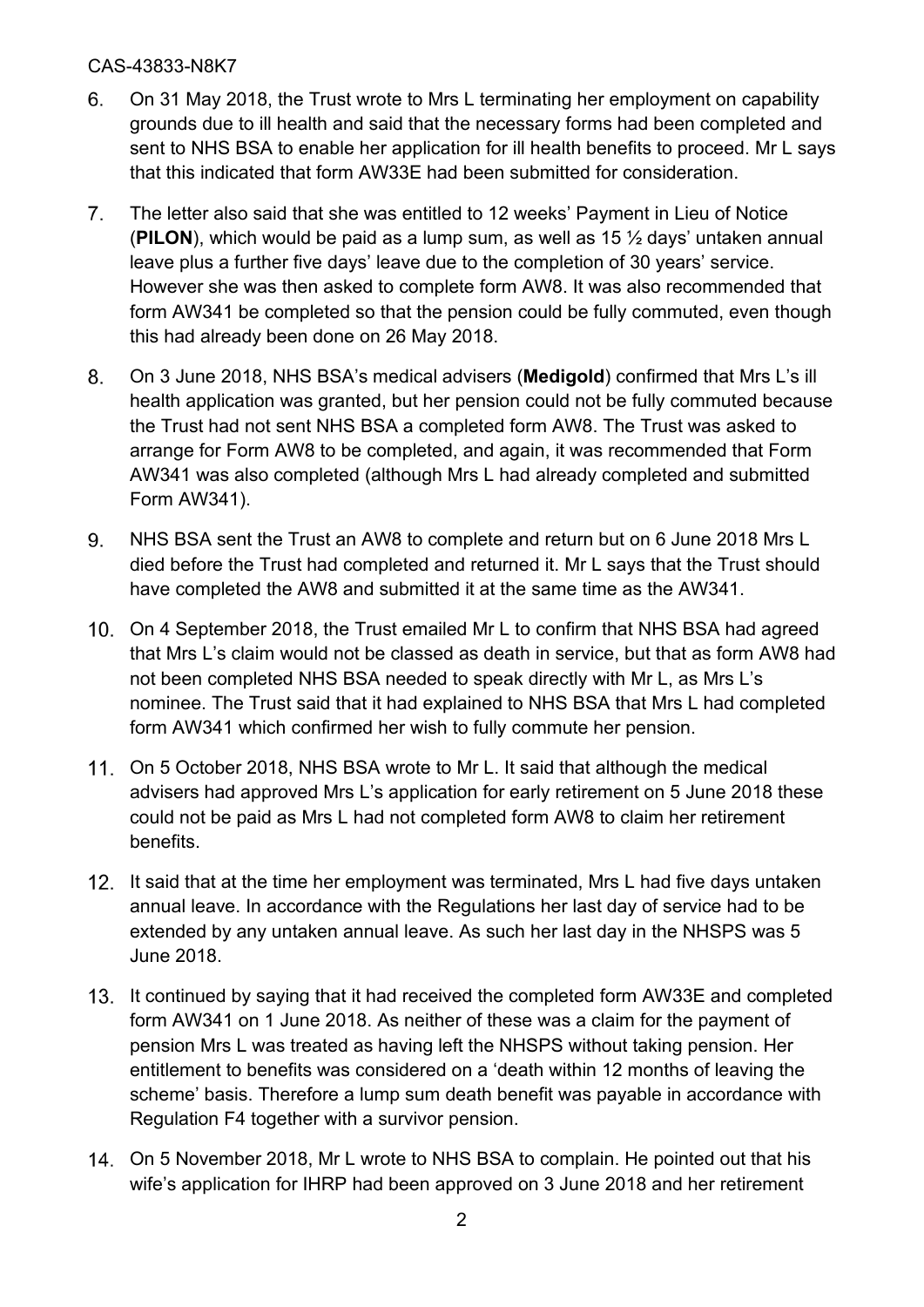had taken place before she had died, whether that was on 31 May 2018 or 5 June 2018 as stated in NHS BSA's letter. He said that the operative wording in Regulation F4 was "becoming entitled" as opposed to "having claimed". He argued that the benefits could become payable whether it was claimed or not, unless there was a specific provision to the contrary. He said that nowhere in the Regulations did it state that the right to a pension was dependent on making a claim except on the grounds of ill health where his wife had indeed made such a claim.

- Furthermore, there was no mention in the Regulations of form AW8. Mr L argued that his wife became entitled to a pension on leaving employment before her death under Regulation E2A. He asserted that the omission to file form AW8 was irrelevant as the direction in Medigold's letter of 3 June 2018 was directed at the Trust as, although parts had to be filled in by the member, it was for the employer to fill in much of it and for the employer to submit it.
- 16. In subsequent correspondence NHS BSA confirmed this position and said that Mrs L had died after her application for IHRP was accepted on 3 June 2018 but before the Trust had been able to arrange for the form AW8 to be completed as it was instructed to do by letter. It explained that a death lump sum was payable in accordance with Regulation F4 which is relevant to a member who has left pensionable employment without becoming entitled to a pension under Regulations E1 to E5. It conceded that form AW8 is not specifically mentioned in the Regulations but maintained that the 'claim in writing' that Mrs L was required to make was the form AW8.
- 17. On 3 June 2019, NHS BSA responded to Mr L. It said that it upheld his complaint in part. It agreed that 'death within 12 months of leaving' was not the correct level of benefit payable but that it was unable to authorise the payment of commuted ill health benefits. This was because the requirement of Regulation T1 was not met.
- 18. It also referred to the Trust's letter of 31 May 2018. It said that in accordance with Regulation C2(5) any outstanding annual leave must be pensionable and therefore extend Mrs L's last day of employment. It had made enquiries with the Trust and established that Mrs L's last day of pensionable employment was therefore 20 June 2018. As this meant that Mrs L had died before her last day of pensionable service death in service benefits were payable in accordance with Regulations F1 and G2. These benefits were: an Initial Survivor Pension (**ISP**) payable for six months and equal to Mrs L's rate of pensionable pay; a continuing survivor pension equal to one half of Mrs L's Tier 2 pension; and a lump sum equal to twice Mrs L's final year's total pensionable pay.

# **Summary of NHS BSA's position**

The Trust contacted NHS BSA on 7 June 2018 to confirm that Mrs L had died the previous day before applying for her ill health pension. The call handler confirmed to the Trust that the case should be processed as a death in service claim as the evidence pointed to the fact that Mrs L had died before her last day of pensionable employment.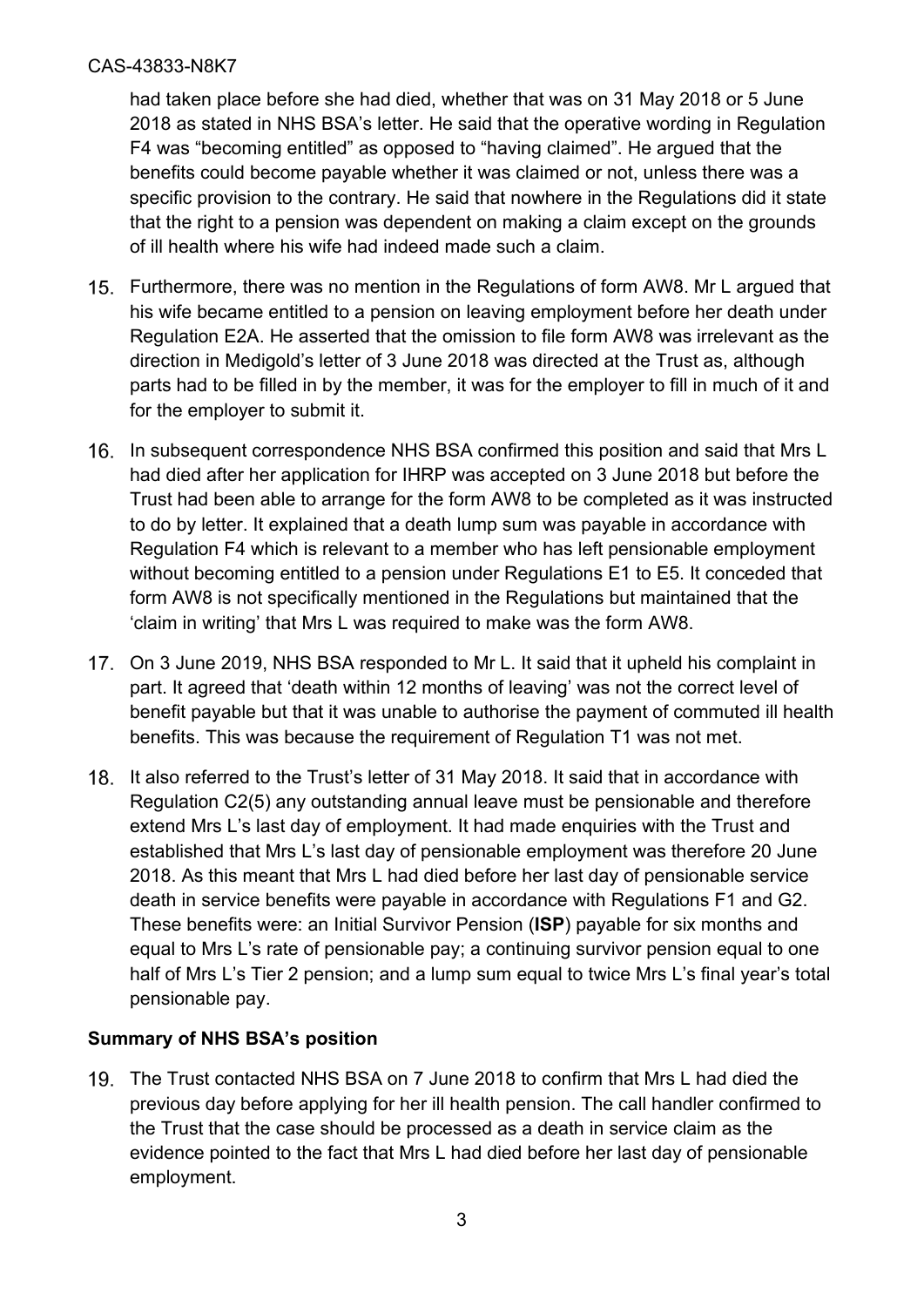- 20. In September 2018, the Trust had emailed NHS BSA to advise that Mr L did not agree that his wife's case should be processed as a death in service and that he wanted NHS BSA to pay the commuted ill health benefits.
- 21. The Trust had confirmed that Mrs L had outstanding annual leave when she died and that this had the effect of making her last day in the NHSPS 5 June 2018. Therefore, the case was now being dealt with as a 'death within 12 months of leaving".
- 22. At the IDRP Stage 2 it had noticed that the Trust had confirmed in its letter dated 31 May 2018 that Mrs L's employment would terminate on 31 May 2018, but that she was entitled to a total of 20½ days outstanding leave. The effect of this was to put her date of leaving pensionable employment back to 20 June 2018 in accordance with Regulation C2(5). As a result, as Mrs L had died before her last day of pensionable employment, death in service benefits were payable in accordance with Regulations F1 and G2.
- 23. It has paid a child pension to Mrs L's son but to date Mr L had not completed form AW9 to claim the survivor pension or the lump sum on death.

# **Summary of the Trust's position**

- 24. Mrs L had wanted to progress with ill health retirement but had wanted to remain in employment until October 2018 when she would have achieved 30 years' service. This was also linked to a review of her mortgage. Options were discussed at a meeting with Mrs L and Mr L on 22 May 2018. This included advice regarding PILON and outstanding annual leave.
- 25. On 24 May 2018, Mrs L had contacted the Trust to say that she had been advised her condition was terminal and that she should consider serious ill health retirement.
- 26. Her application for ill health retirement was then progressed and her employment terminated on 31 May 2018. She was paid 12 weeks' PILON plus outstanding annual leave.
- 27. The Trust submitted form AW33 to NHS BSA on 29 May 2018 by special delivery.
- 28. On 5 June 2018, Mrs L received confirmation that her application for IHRP had been successful. The Trust had agreed to meet with Mrs L on 8 June 2018 to complete Form AW8. Sadly she died before this was possible.
- 29. On 5 July 2018, the Trust met with Mr L. He said that he disagreed with the NHS BSA view that his wife's death would be classed as being in service. The Trust agreed to contact NHS BSA for further guidance.
- 30. The Trust emailed NHS BSA on 27 July 2018, on 10 August 2018 and again on 21 August 2018 to ask for advice but received no response.
- 31. On 3 September 2018, the Trust telephoned NHS BSA. NHS BSA said it had no record of the Trust's previous emails. NHS BSA advised that the claim would not be treated as death in service but asked that Mr L contact it direct.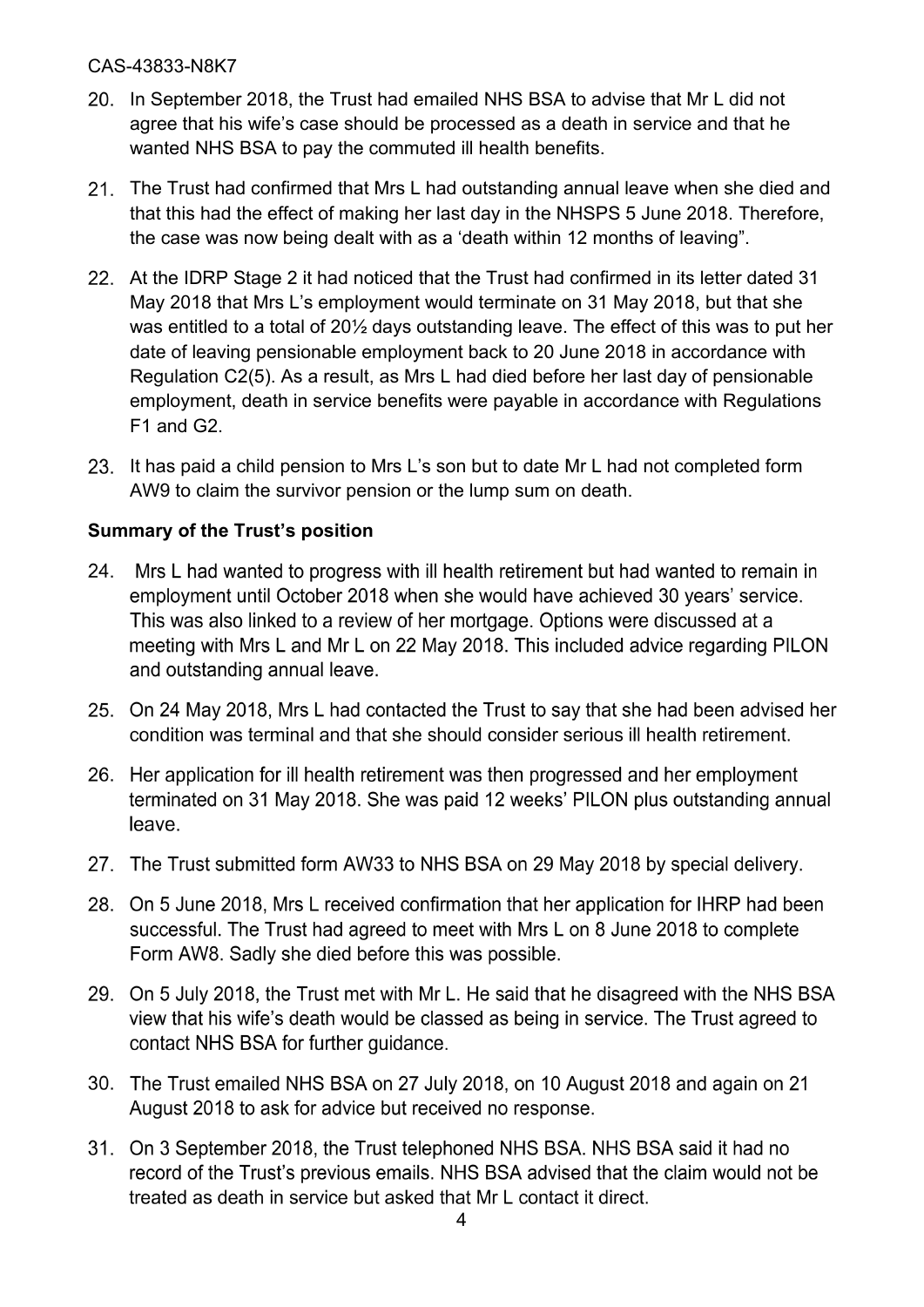32. The Trust does not agree that it mishandled Mrs L's application for ill health retirement.

# **Summary of Mr L's position**

- Before her death his wife had applied for and been granted ill health early retirement. This being the case she was entitled to receive a pension under Regulation E2A and was also entitled to receive a lump sum payment under Regulation E6.
- 34. Because during her lifetime she had made the necessary application for a larger lump sum and a smaller pension and because she had also applied for the commutation of that smaller pension into a lump sum, by submitting form AW341 she became entitled to the lump sum she elected in lieu of the larger pension and that it fell to the Secretary of State to consider the commutation of the smaller pension under Regulations E2A (7) to (10).
- It is to be expected that the Secretary of State would exercise that power given the importance which is attached to the member's life expectancy and the fact that his wife is now deceased.
- The approach of the Trust and NHS BSA has lacked consistency. After his wife's death the Trust first took the position that the benefits which she had been promised would not be paid as she had died in service. The benefits were to be limited to a Survivor's pension and to a lump sum under Regulation F2. However, the Trust later abandoned that position and appeared to accept that she had died after she had retired.
- NHS BSA then raised a new point which was that although his wife's employment had ended, no pension was payable as she had failed to submit form AW8 notwithstanding that she had requested early retirement and that this request had been granted during her lifetime. It took the view that entitlement to benefits was based on Mrs L having died within 12 months of leaving the NHSPS.
- Following his appeal, NHS BSA restored the original view of the Trust that his wife had died in service. This was because his wife had not filed form AW8 in accordance with Regulation T1 and although her employment was terminated on 31 May 2018, and her early retirement approved on 5 June 2018, she was nonetheless still in employment at the time of her death on 6 June 2018 because her deemed period of service was extended owing to accrued leave that she had not taken.
- 39. He contends that the Trust in express terms terminated Mrs L's employment on 31 May 2018 and because she had requested early retirement, and that request had been granted, it followed that Regulation E2A conferred rights upon her in her lifetime and that her estate has succeeded to those rights.
- Form AW8 is not to be completed only by the prospective pensioner, but also by the employer. It is most unlikely that a pensioner's entitlement to a pension should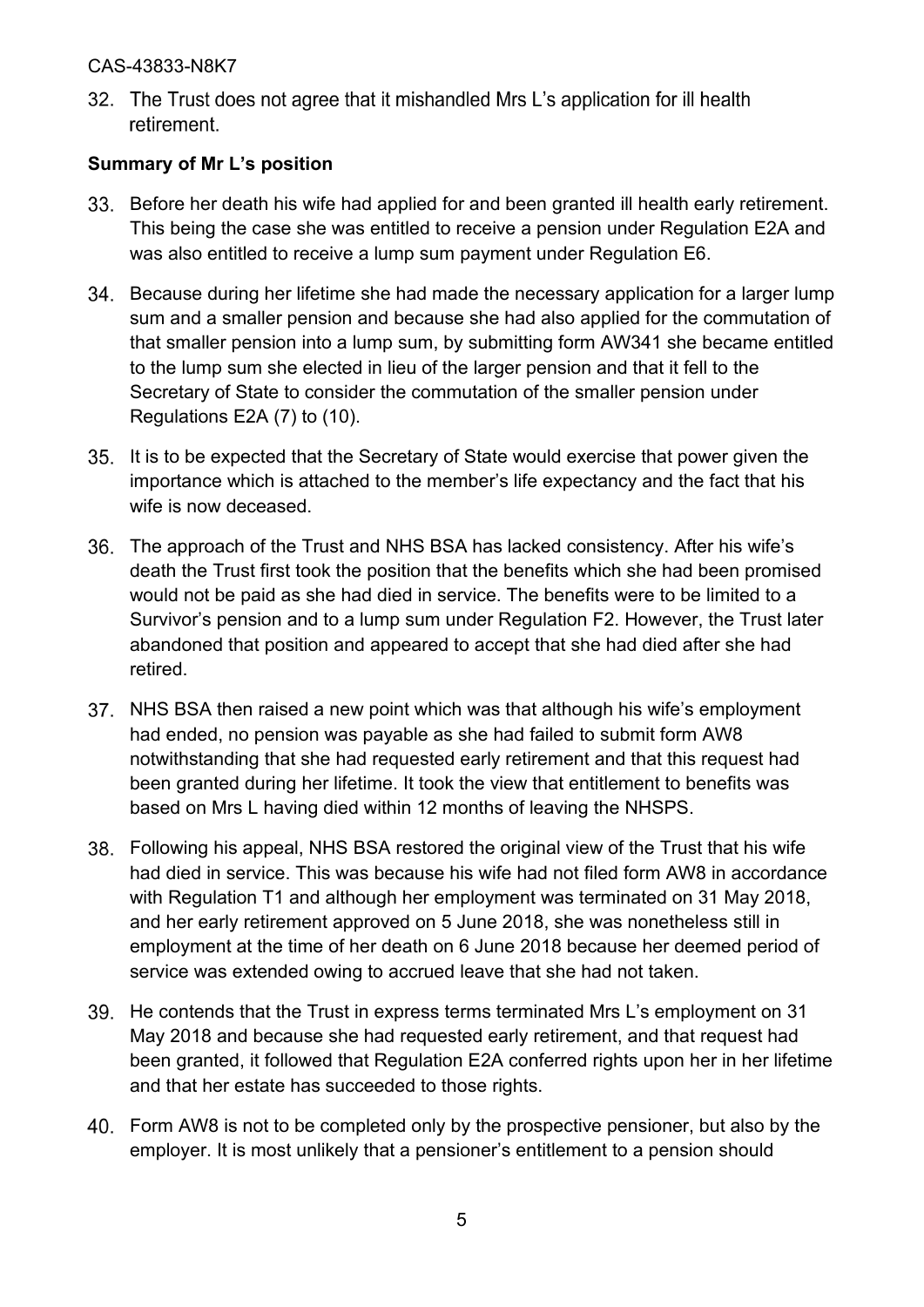depend on the completion of a form by the employer over which the pensioner has no control.

- NHS BSA's guide 'NHS Pensions Online Guide', which is a guide that is directed at employers, provides that it is the employer who is responsible for submitting form AW8.
- While Regulation T1 provides that a person claiming to be entitled to benefits shall make a claim in writing and that the Secretary of State may prescribe the form which such a claim might take it does not provide that the entitlement is contingent upon making the claim. If it were to do so, it would be inconsistent with all the provisions in the Regulations which set out the various benefits which exist and which set out expressly the conditions upon which entitlement depends. It would be perverse to interpret the provision in this way because its effect would then be to make Mr L's entitlement contingent upon the actions of the employer.
- With regard to the contention that Mrs L's employment should be deemed to have continued by virtue of her entitlement to pay for untaken leave he submits that a period of employment is regarded as having been terminated on the date when the notice of termination takes effect. The fact that payment is made for a period thereafter will not override that which the parties have arranged or the employer has stipulated.
- Regulation C2 (5) is not in point. It is directed at defining "pensionable service" and its purpose is to determine whether an employee has worked for long enough to receive a pension and to aid the calculation of that pension. The question as to when the entitlement to a pension accrues is dealt with by Regulation E and not Regulation C.
- The terms "retires" and "terminated" in Regulation E2 are not defined and should be interpreted as ordinary English words. There is no reason to conclude that as a matter of ordinary interpretation these words should mean that a person whose employment is expressly ended as at a given date should be said to have retired later because payments are subsequently made to them.
- The irrelevance of Regulation C2 to the question of when Mrs L's employment ended is apparent from Paragraph 5 which refers to people who have died. From that it follows that the Regulation does not have any bearing on when a person left his or her employment for the purpose of determining eligibility to receive a pension.
- There are three reasons it does not follow that Mrs. L was entitled to unpaid leave at the time of her death:-
	- (1) The operative word in Regulation E2A is "retires". This word is not defined in the Regulations or the enabling Act and should be treated as an ordinary English word. The dictionary definition refers to the giving up or removal from an office. A working out of the financial consequences of retirement, by deemed extensions of the period of service or otherwise, does not affect the fact that one has ceased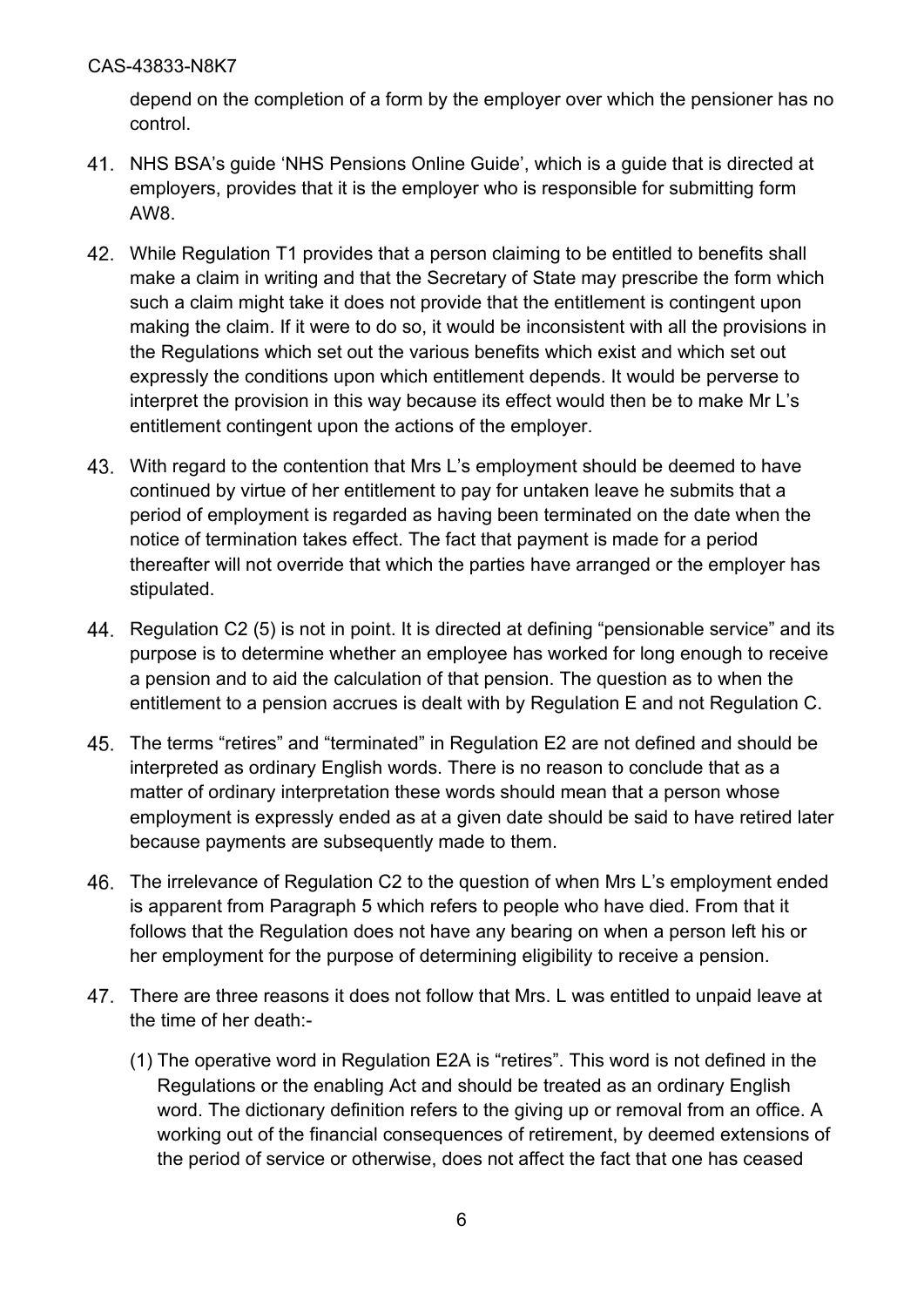permanently to discharge the functions of one's position and that one has therefore "retired" in the ordinary sense of that word.

- (2) There is therefore no necessity to construe Regulation E2A as applying only where the "pensionable employment", as defined under any of the other Regulations, has come to an end, provided that the member in question has actually retired. The use of the phrase "pensionable employment" in Regulation E2A(1) as in every other Regulation which deals with entitlements, can be explained simply by the fact that it is only pensionable employment which gives rise to entitlements under the scheme, whereas mere "employment" does not.
- (3) If, notwithstanding the above, one assumes, for the sake of argument, that some form of wording in Regulation C2 (5) extending the period of "pensionable employment" could be capable of restricting the ambit of Regulation E2A, Regulation C2 (5), the wording which actually appears in Regulation C2 (5) does not go far enough to have that effect. What Regulation C2 (5) actually says is that

"If, when a member leaves pensionable employment or dies, a payment is made in respect of leave not taken– (a) the member's pensionable employment **will be treated**, subject to paragraph (3), as continuing for a period equal to the period of leave for which payment is made." (emphasis supplied)

- This wording shows that C2(5) is a deeming provision which relates solely to the length of service requirements for entitlement and to the extent of entitlement. It does not perform the extra function of extending the period of pensionable employment for other purposes.
- It is also relevant to note that Regulation C2(5) deals identically with cases where the scheme member leaves pensionable employment during their lifetime and cases where the member dies. Because, in the case of a member who has died, it is unlikely to be correct to interpret the Regulation as extending any period of employment or pensionable employment, save for the purpose of determining or quantifying the member's entitlement, it is by the same token, unlikely to be correct to interpret the Regulation otherwise, with regard to any member whom the Regulation treats identically, namely a member who leaves whilst still alive.

# **Conclusions**

- I should note, at the outset, that the Regulations that govern the Scheme have been laid down by Parliament. Accordingly, it is not open to me to make a decision based on whether or not the effect of those Regulations is fair to the Scheme's beneficiaries. I am only able to assess whether NHS BSA has applied the Regulations correctly in the applicable circumstances.
- 51. Regulation E2A(1) provides as follows: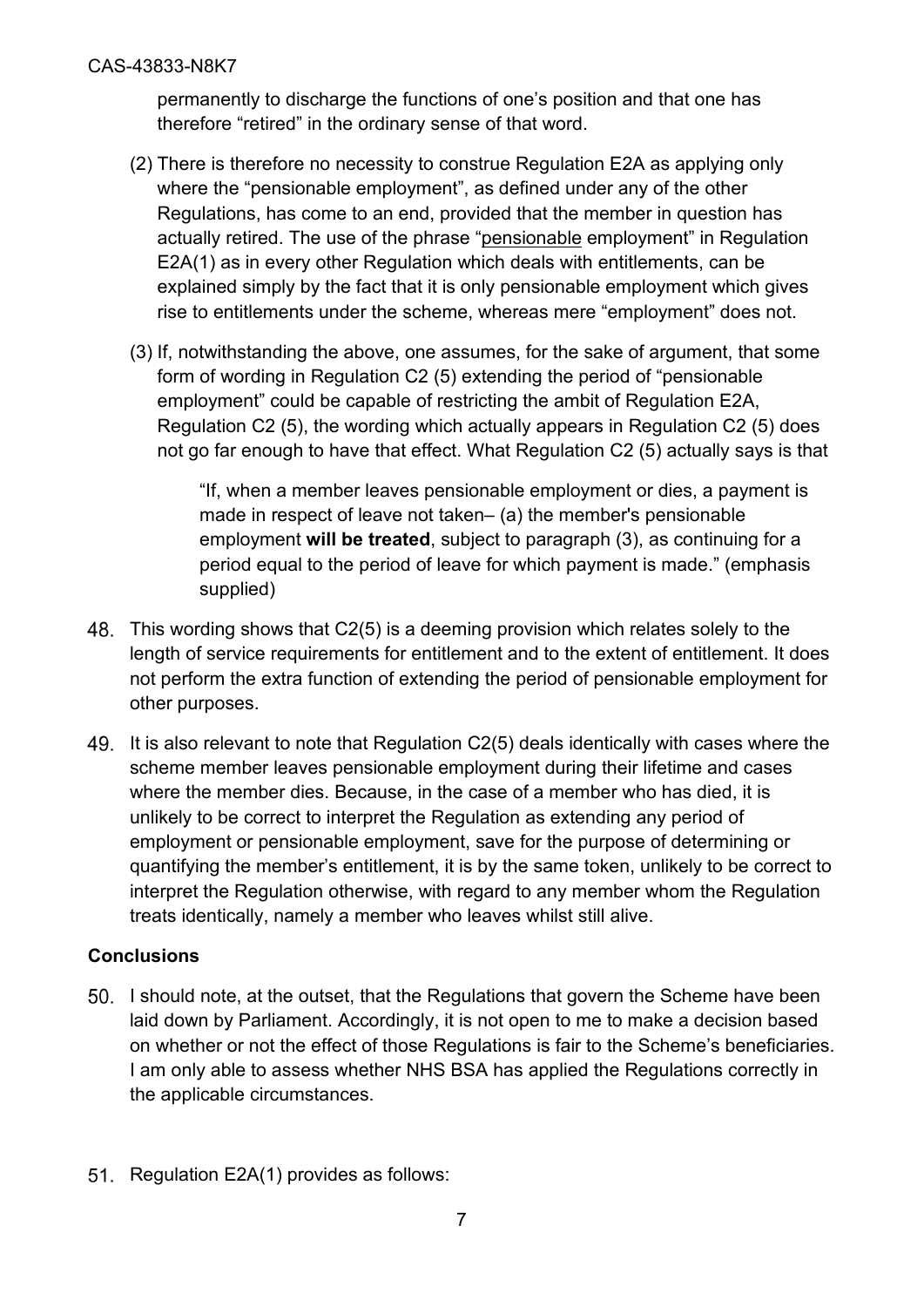"(1) This regulation applies to a member who—

(a) retires from pensionable employment on or after 1st April 2008;

(b) did not submit Form AW33E (or such other form as the Secretary of State accepted) together with supporting medical evidence if not included in the form pursuant to regulation E2 which was received by the Secretary of State before 1st April 2008, and

(c) is not in receipt of a pension under regulation E2."

52. Regulation E2A(2) provides that:

"(2) A member to whom this regulation applies who retires from pensionable employment before normal benefit age shall be entitled to a pension under this regulation if—

(a) the member has at least 2 years qualifying service or qualifies for a pension under regulation E1; and

(b) the member's employment is terminated because of physical or mental infirmity as a result of which the member is—

(i) permanently incapable of efficiently discharging the duties of that employment (the "tier 1 condition" ); or

(ii) permanently incapable of regular employment of like duration (the "tier 2 condition" ) in addition to meeting the tier 1 condition."

- 53. I note that, in paragraph (1) above, for Regulation E2A to apply, the member must have retired from "pensionable employment". However, under paragraph (2)(b), termination of the member's "employment" (not pensionable employment) is referred to.
- 54. It is clear, from the Trust's letter of 31 May 2018, that Mrs L's employment was terminated on 31 May 2018. It was also confirmed, on 3 June 2018, that Mrs L's application for Tier 2 benefits had been approved. Therefore, the requirement under paragraph (2)(b) of Regulation E2A had been met.
- 55. However, it does not necessarily follow that, by virtue of Mrs L's employment having been terminated, her pensionable employment had also been terminated on 31 May 2018.
- "Pensionable employment" is defined, in Regulation A2, as "NHS employment in respect of which the member contributes to the scheme in accordance with [the 1995 section of the NHS Pension Scheme]".
- 57. "NHS employment" is defined as "employment with an employing authority".
- "Employment" is not defined by the Regulations. However, its ordinary definition includes an agreement, between an employer and an employee, that the employee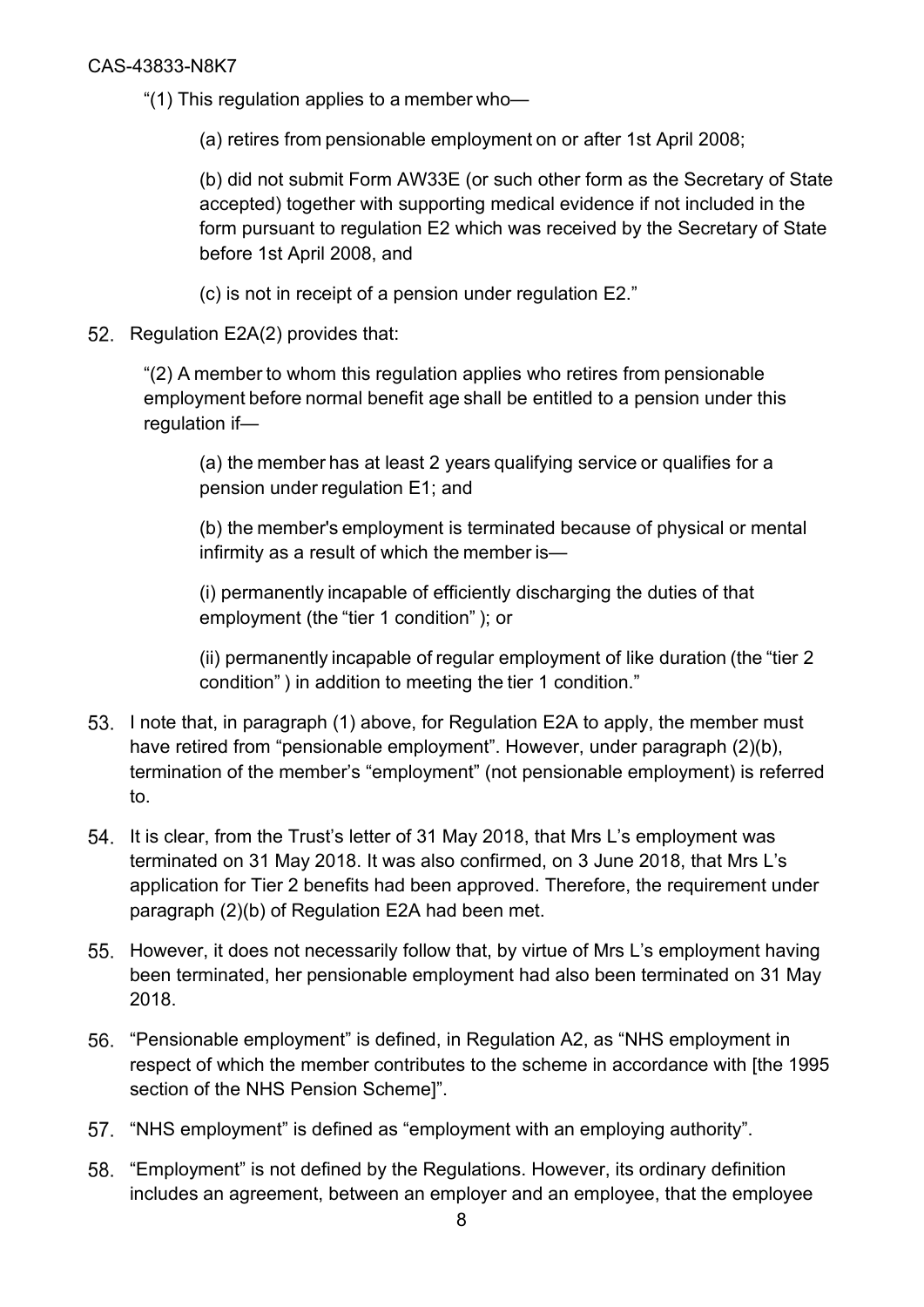will provide certain services in return for being paid by the employer. It does not necessarily follow that, to be employed for the purposes of defining "pensionable employment", the employee has to be working at all times.

59. Under Regulation C2:

"pensionable service" is defined, for the purposes of ascertaining entitlement to benefits under the Regulations and for calculating those benefits, as including: "(a) any period of pensionable employment in respect of which the member contributes to [the 1995 Section] of the [Scheme] under regulation D1 (contributions by members)."

60. Under Regulation C2(5):

"(5) If, when a member leaves pensionable employment or dies, a payment is made in respect of leave not taken—

(a) the member's pensionable employment will be treated, subject to paragraph (3), as continuing for a period equal to the period of leave for which payment is made; and

(b) the payment will be treated as the member's pensionable pay for that period."

- Mr L has submitted that Regulation C2(5) is not relevant for determining when Mrs L's entitlement to her Tier 2 benefits arose, as its purpose was merely to define "pensionable service" in order to determine whether an employee had worked for long enough to receive a pension and to aid the calculation of what that pension should be.
- However, interpreting Regulation C2(5) as applying to the wider definition of "pensionable employment" under the Regulations would be consistent with the contrasting use of the terms "employment" (under Regulation E2A(2)(b)) and "pensionable employment" (under Regulation E2A(1)). Regulation C2(5) does not alter the date on which Mrs L's "employment" ended, but it does have the effect of her "pensionable employment" having continued for an additional period after the termination of her employment, as the payment made in respect of her outstanding leave was pensionable.
- Mr L has submitted that the reference, in Regulation C2(5), to a member's death, must mean that the effect of Regulation C2(5) cannot be to extend the member's pensionable employment to after the member's death. However, I do not consider that Regulation C2(5)'s effect is unworkable in such a scenario. The effect of Regulation C2(5) in that instance is that the member dies in pensionable employment and, for the purposes of calculating the death benefits, the definition of the member's pensionable pay would be modified by Regulation C2(5), for the purpose of calculating the lump sum payable on the member's death, under Regulation F1(2).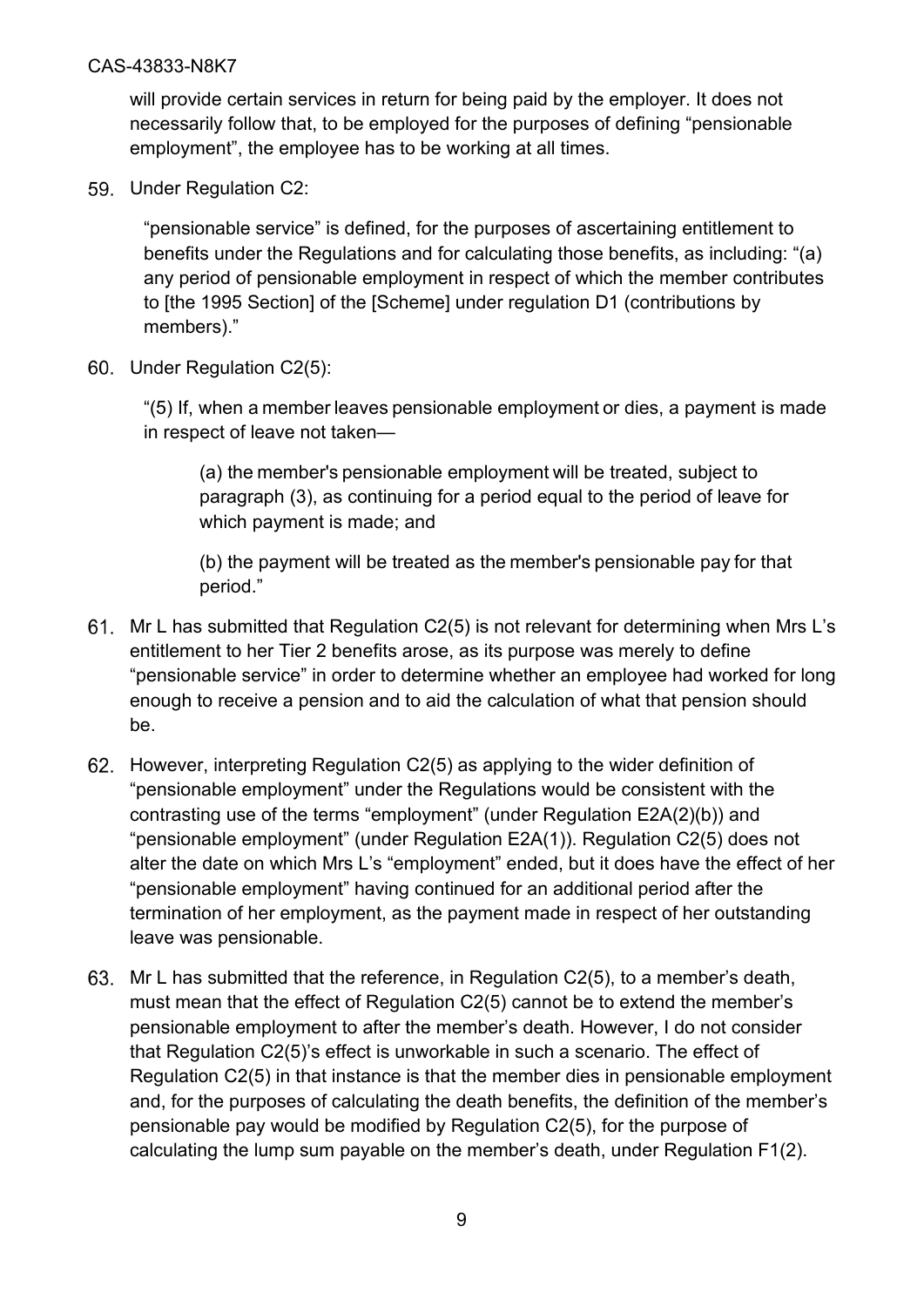- Mr L has also referred to the case of Dedman v British Building & Engineering Appliances Ltd. [1974] 1 WLR 171, in which it was determined that the date for bringing an application before an Industrial Tribunal ran from the date of the notice of dismissal, not from the date up to which the employee was paid.
- I consider that the circumstances of that case can, and should, be distinguished from those of this complaint. In Dedman, the question concerned the date on which the employee's employment was terminated, for the purpose of ascertaining the deadline by which that employee had to have made his application to the Industrial Tribunal. In this case, we are considering the date on which Mrs L's pensionable employment ended, for the purpose of ascertaining what her benefits under the NHSPS should be. The express provisions of the Regulations, which of course did not apply in Dedman, govern the interpretation of the term "pensionable employment" and when the period of pensionable employment ended, for the purposes of Regulation E2A.
- 66. Regarding Regulation T1, Mr L has submitted that:
	- Regulation T1 does not provide that the entitlement to a benefit is contingent upon making the claim; and
	- It would be perverse to interpret the provision in that way, as its effect would be to make Mr L's entitlement contingent upon the actions of the employer.
- 67. I note that Mr L has said, in his cover letter (which is referred to, in the complaint form to my Office, as forming part of the substance of the complaint), that his complaint also includes the Trust, as:

"A form AW341 had been completed, and it seems this form should be submitted with the AW8. In other words the Trust had failed or forgotten the AW8 form. Had this form been signed at the time of the AW341, it would appear the payments due, would have been made.".

- As I have explained in paragraphs 53 to 63 above, I do not consider that Mrs L had become entitled to a tier 2 benefit before she died, as (owing to Regulation C2(5)) she had not retired from "pensionable employment" when she died. Therefore, any failure on the part of the Trust concerning the completion and/or submission of Form AW8 had not affected Mrs L's entitlement to benefits under Regulation E2A when she died.
- Mr L submits that the operative word in Regulation E2A is "retires" and that, as that word has not been defined in the Regulations, it should be treated as an ordinary English word. The dictionary definition referred to by Mr L is "the giving up or removal from an office". This is consistent with the dictionary definitions of "retired" that I have seen.
- Mr L says that "A working out of the financial consequences of retirement, by deemed extensions of the period of service or otherwise, does not affect the fact that one has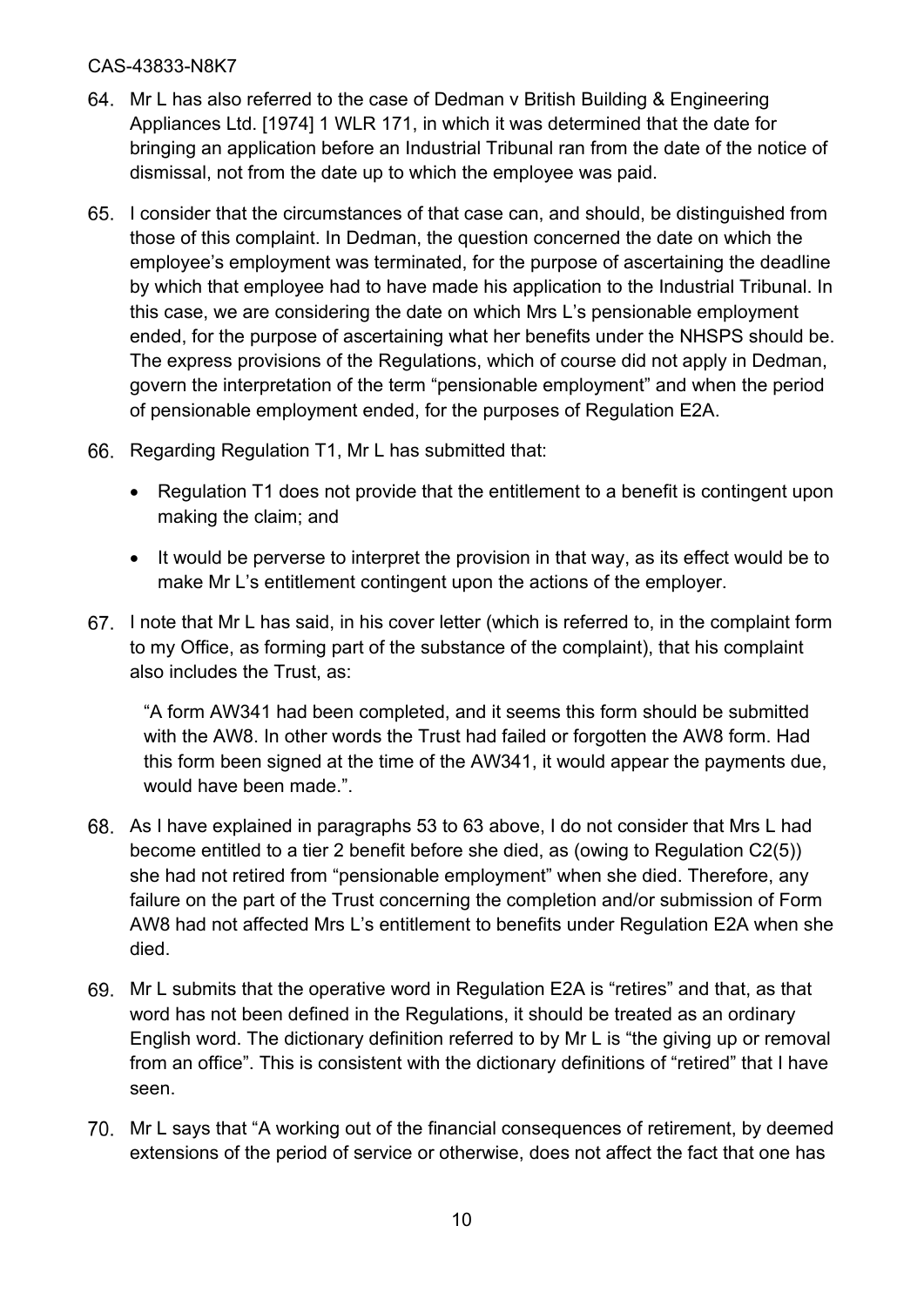ceased permanently to discharge the functions of one's position and that one has therefore "retired" in the ordinary sense of that word".

- 71. He further says that: "There is therefore no necessity to construe Regulation E2A as applying only where the "pensionable employment", as defined under any of the other Regulations, has come to an end, provided that the member in question has actually retired. The use of the phrase "pensionable employment" in Reg. E2A(1) as in every other Regulation which deals with entitlements, can be explained simply by the fact that it is only pensionable employment which gives rise to entitlements under the scheme, whereas mere "employment" does not."
- 72. It is not in dispute that Mrs L had retired from "employment". Reading Regulation E2A in isolation from the other provisions of the Regulations, a consequence of retiring from employment would be that the member had also retired from pensionable employment, the latter being employment in respect of which the member contributed to the Scheme.
- 73. However, as Mr L has pointed out, Regulation C2(5) is a deeming provision. It is therefore necessary to consider the scope of that deeming provision.
- 74. Mr L has submitted that "C2(5) is a deeming provision which relates solely to the length of service requirements for entitlement and to the extent of entitlement. It does not perform the extra function of extending the period of pensionable employment for other purposes." He has emphasised the words "will be treated" in Regulation C2(5) to support that argument:

"If, when a member leaves pensionable employment or dies, a payment is made in respect of leave not taken – (a) the member's pensionable employment **will be treated**, subject to paragraph (3), as continuing for a period equal to the period of leave for which payment is made."

- 75. I do not consider that there is any dispute that Regulation  $C<sub>2</sub>(5)$  is a deeming provision. It is the scope of that deeming provision that is in dispute.
- 76. Guidance on interpreting deeming provisions is set out in the case of Fowler v Revenue and Customs Commissioners [2020] UKSC 22, at paragraph 27, with the caveat that the statements made in case law over the years are "useful but not conclusive", as "they may fairly be said to point in different directions, even if not actually contradictory". The following guidance is set out in paragraph 27 of Fowler:-
	- (1) The extent of the fiction created by a deeming provision is primarily a matter of construction of the statute in which it appears.
	- (2) For that purpose the court should ascertain, if it can, the purposes for which and the persons between whom the statutory fiction is to be resorted to, and then apply the deeming provision that far, but not where it would produce effects clearly outside those purposes.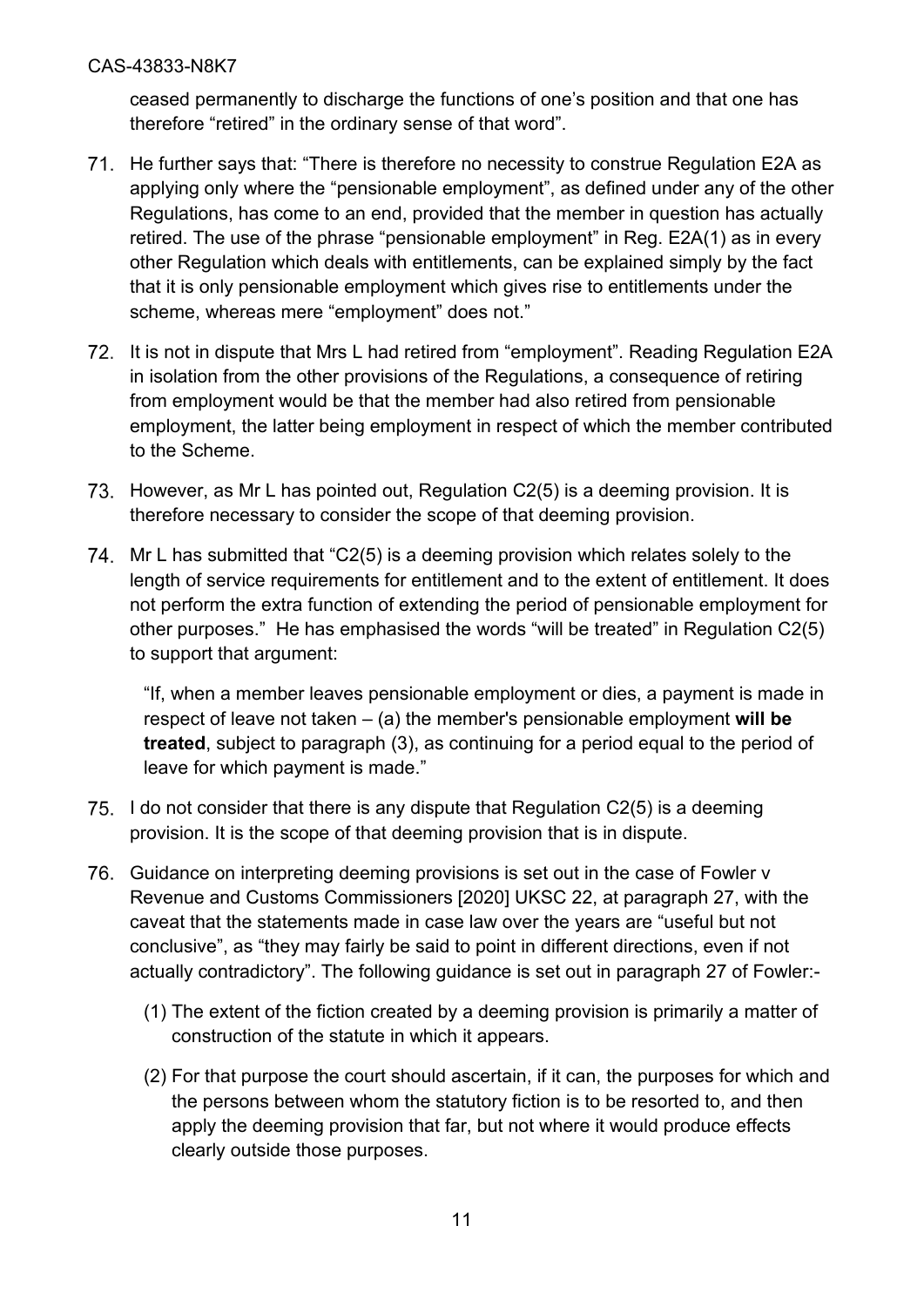- (3) But those purposes may be difficult to ascertain, and Parliament may not find it easy to prescribe with precision the intended limits of the artificial assumption which the deeming provision requires to be made.
- (4) A deeming provision should not be applied so far as to produce unjust, absurd or anomalous results, unless the court is compelled to do so by clear language.
- (5) But the court should not shrink from applying the fiction created by the deeming provision to the consequences which would inevitably flow from the fiction being real. As Lord Asquith memorably put it in East End Dwellings Co Ltd v Finsbury Borough Council [1952] AC 109, at 133:

"The statute says that you must imagine a certain state of affairs; it does not say that having done so, you must cause or permit your imagination to boggle when it comes to the inevitable corollaries of that state of affairs."

In this case, Mrs L was to receive a payment, in June 2018, in respect of her untaken leave. I understand that that payment was to be the equivalent of the pay that Mrs L would have received for a period equal to the length of the period of untaken leave had she continued to work for that period. I understand also that contributions were payable to the Scheme in respect of the payment for untaken leave and, therefore, in respect of the period that the payment for untaken leave was deemed to cover. This accords with the extension of "pensionable employment" under Regulation C2(5). It is clear, therefore, that the scope of Regulation C2(5) is broader than Mr L has submitted, as it extends to modifying the meaning of "pensionable employment" under Part D (Contributions) of the Regulations. For example, Regulation D1 provides that:

"(1) Each member in pensionable employment must contribute to this Section of the scheme in accordance with the following paragraphs of this regulation."

- Looking at the Regulations more generally, it seems clear that members are not to receive pension benefits during and in relation to a period in which they are also receiving pay, and in which contributions are being made by them or on their behalf, for that same period. For example, Part S of the Regulations (Members who return to NHS Employment after Pension Becomes Payable) provides for a member's pension to be either suspended or abated if they return to NHS employment after their pension has become payable.
- Further, from a logical point of view, if a member were contributing to the Scheme during and in respect of any particular month, it would make no sense for the member to also be entitled to receive pension payments during that same month in relation to their pensionable employment in that month, as they would effectively be receiving extra benefits for that period.
- 80. If Mrs L had remained alive until 20 June 2018, when her pensionable employment was deemed by Regulation C2(5) to have ended, she would effectively have been in receipt of pay for that period, as well as contributing to the Scheme. During the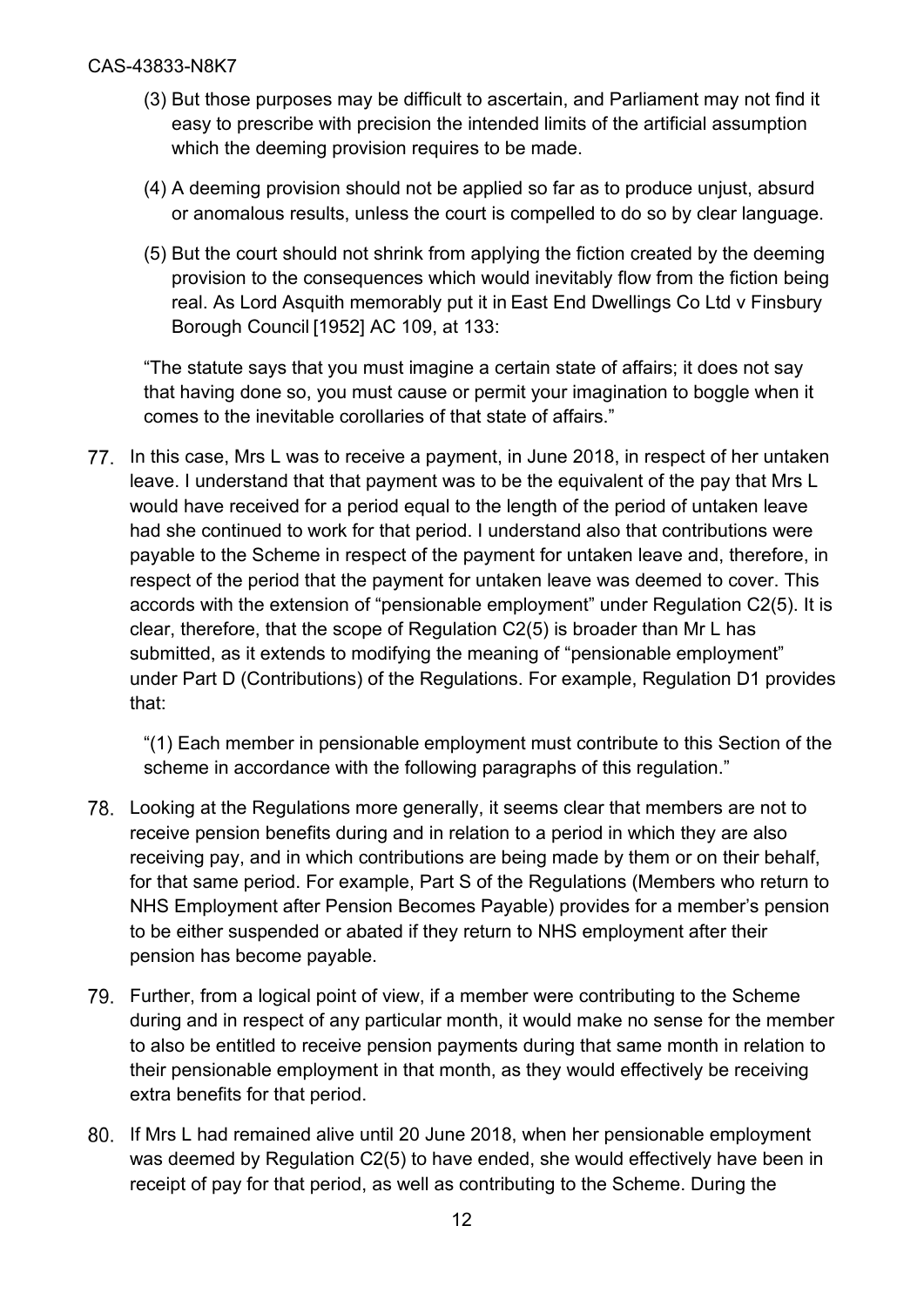extended period of pensionable employment, Mrs L was entitled to death in service benefits and was effectively (by virtue of the payment in respect of untaken leave) in receipt of remuneration for deemed service. It would have made no sense for her to have been in receipt of tier 2 benefits for that period in addition to an amount equal to her normal pay for that same period.

- 81. It seems, therefore, that the deeming provision under Regulation C2(5) was intended to prevent members from contributing and receiving pay while, at the same time and in respect of the same period, receiving pension payments. On that basis, I do not consider that reading Regulation C2(5) as meaning that Mrs L remained in pensionable employment without having become entitled to her tier 2 benefits produces an absurd result.
- While, in Mrs L's case, the benefits payable on her death in pensionable employment were less favourable than the benefits that would have been payable to her within her lifetime had tier 2 benefits become payable to her, it will not always be the case that scope of the deeming provision under Regulation C2(5) is disadvantageous to members and/or their survivors.
- For example, if on retirement a member's pensionable employment is extended by Regulation C2(5) to a date beyond that member's actual date of retirement the lump sum payable on the member's death (should that occur during the extended period of pensionable employment) would in many cases be greater than that which would be payable if the member's pensionable employment had not been extended and they had instead died in retirement or with a preserved pension.
- 84. Mr L has also made the following point, concerning the application of NHS BSA's interpretation of Regulation C2(5):

"Here it also becomes relevant to note that Reg C2(5) deals identically with cases where the scheme member leaves pensionable employment during her lifetime and cases where the member dies. Because, in the case of a member who has died, it is unlikely to be correct to interpret the Regulation as extending any period of employment or pensionable employment, save for the purpose of determining or quantifying the member's entitlement, it is by the same token, unlikely to be correct to interpret the Regulation otherwise, with regard to any member whom the Regulation treats identically, namely a member who leaves whilst still alive."

- Applying the principle that I have explained above, that a member should not be receiving pay while also receiving Scheme benefits in respect of that same period, and bearing in mind that death in pensionable employment will not, in all cases, lead to less generous benefits being payable in respect of the member, I do not consider that applying NHS BSA's interpretation of Regulation C2(5) to situations in which the member either dies in pensionable employment or leaves pensionable employment in their lifetime produces an incorrect result.
- Therefore, I consider that the scope of Regulation C2(5) is broad enough to affect the interpretation of Regulation E2A in Mrs L's case, so that she must be deemed not to